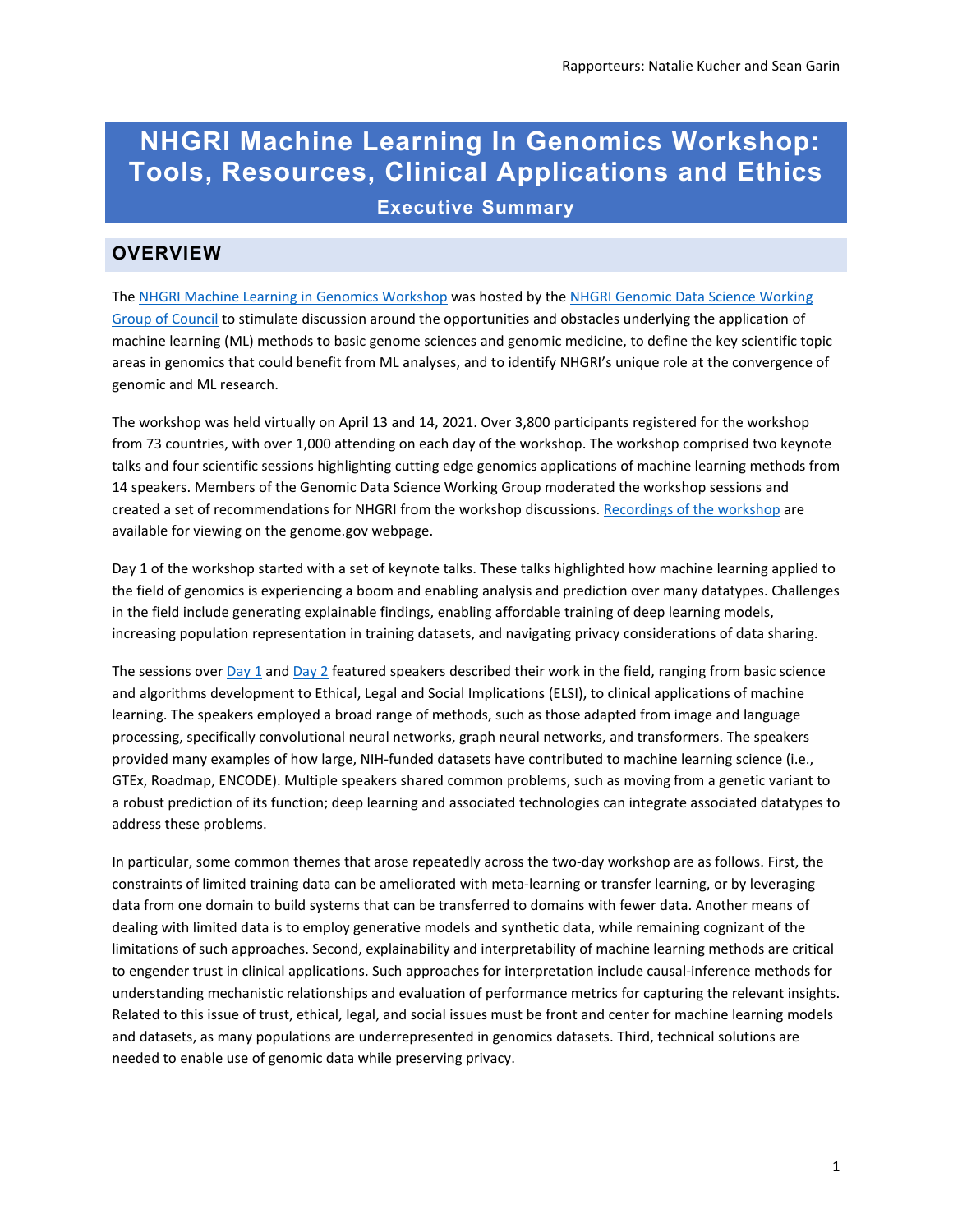Fourth, speakers highlighted common characteristics of data structure and organization that underlie a successful ML modeling effort: 1) data must be FAIR and readily available to researchers, 2) there is high value in access to both raw and processed datasets, as well as annotations and metadata for use in future projects, and 3) transparency about the possible weakness from data generators and/or model creators can be extremely useful.

# **WORKSHOP STRUCTURE AND RECOMMENDATIONS**

Day 1 of the workshop included a set of Keynote speakers and two sessions: Algorithm development and machine learning approaches in genomics; and Ethical, Legal and Social implications of machine learning in genomics. Day 2 of the workshop included two sessions: Data and resource needs for machine learning in genomics; and Machine learning in clinical genomics. Details of the agenda, including speakers and session moderators are included in Appendix 1.

The NHGRI Genomic Data Science Working Group of Council (see Appendix 2) provided the following recommendations for NHGRI based on their discussions of the scientific topics, opportunities, and barriers discussed in each session of the workshop.

### **RECOMMENDATION THEME 1: ALGORITHM DEVELOPMENT AND MACHINE LEARNING APPROACHES IN GENOMICS**

The history and details of the field of algorithm development and recent cutting-edge innovations in the machine learning space were heavily discussed. The speakers delved into a variety of genomics applications, including protein structure and function prediction, generation and use of simulated datasets for population genetics, and modeling gene regulation with 3D interaction data. Although most recommendations were derived from the first topical session, other algorithm-related discussions arose in the data and resource needs and clincial genomics sessions.

#### **Box 1. Algorithm Development and Machine Learning Approaches Recommendations:**

- Increase emphasis on ML models that are not only predictive, but also can be used to infer causality and be interpretable.
- Spur development of machine-learning approaches that connect various types of data sets (e.g., population-based vs. functional genomics).
- Support research to address small sample size and diversity (e.g., less data hungry methods for ML with rich mechanistic and causal models).
- Support developing and applying methods to evaluate algorithms for unintended consequences (e.g., amplifying biases).
- Support research into existence and causes of algorithmic bias in machine learning approaches for genomics
- Delineate the research circumstances in which simulated datasets are useful and, if so, how such data can be generated in such a way as to be representative of actual data and not misleading. (e.g., ancestral population studies).
	- o Generative Adversarial Networks (GANs) and adversarial training for creating "realistic" simulated data to train ML methods.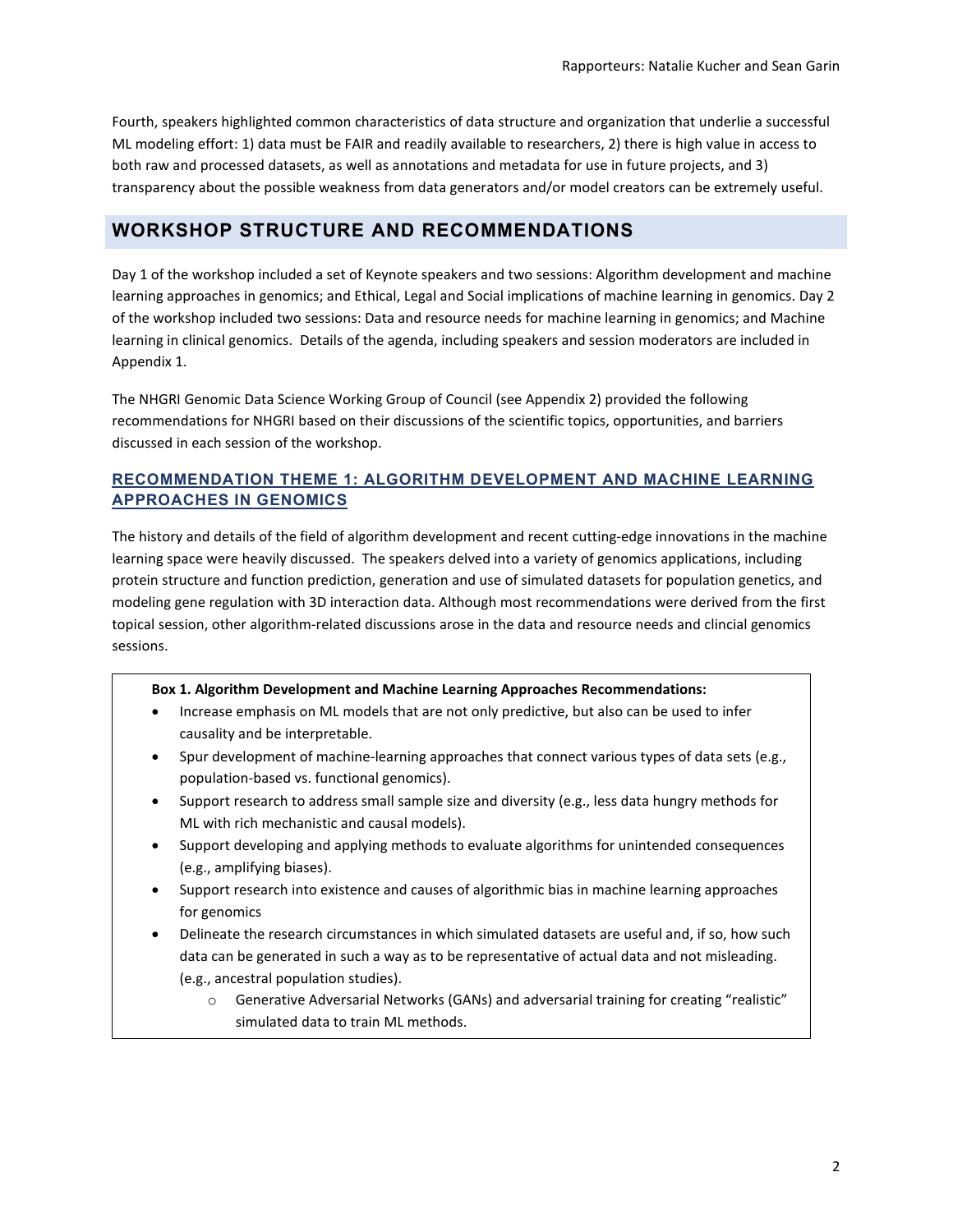# **RECOMMENDATION THEME 2: ETHICAL, LEGAL AND SOCIAL IMPLICATIONS (ELSI) OF MACHINE LEARNING IN GENOMICS**

Prospective ethical considerations are necessary for machine learning application to genomics to be equitable and safe. Discussions explored the limits of machine learning as a general tool due to the complexities and health disparities apparent in healthcare systems, the need to adopt technological solutions for preserving privacy, and how engaging healthcare providers and patients in clinical implementation of machine learning can help build trust. Recommendations reflect the need for a regulatory body to provide a framework for standards, the challenge of solving bias-related hurdles when using machine learning and artificial intelligence in genomics, and the need for teams with ethical machine learning in genomics at the foundation.

#### **Box 2. ELSI Recommendations:**

- Support partnerships with ELSI researchers, AI/ML tool developers, and genomic researchers to build a culture of ethical ML for both basic and clinical genomics.
- Set minimum requirements to define "explainability", transparency, interpretability, reproducibility, and trustworthiness, and support efforts to develop machine learning models to reach these standards.
- Promote awareness of potential for and mitigation of models exacerbating biases.
- Consider implications for making clinical decisions based on data collected for ML/AI based methods.

# **RECOMMENDATION THEME 3: DATA AND RESOURCE NEEDS FOR MACHINE LEARNING IN GENOMICS**

The third theme focuses on key opportunities for enabling machine learning in genomics, including making large datasets of diverse datatypes available for future analysis as well as decentralized and scalable compute resources. The workshop also highlighted how challenges of interpretability, reproducibility, and transparency of machine learning models for their accurate use remain to be addressed. Recommendations in this field can, and should, leverage existing efforts in machine learning and genomics. These recommendations include the support for sequencing of a diversity of genetic ancestries, the generation of genomics datasets with rich metadata, and the incorporation of best practices for data and metadata standardization.

#### **Box 3. Data Generation and Resource Recommendations:**

- Support more sequencing across the evolutionary tree for ML models that use evolution and information theory.
- Support data generation to address underrepresentation of different genetic ancestries in genomics datasets.
- Enable creative ways to augment observational data sets with rationally selected, model-driven experiments, including perturbations.
- Establish and support best practices for robust dataset generation with extensive, standardized metadata, including perturbation datasets.
- Facilitate early and easy access to both raw and processed data sets.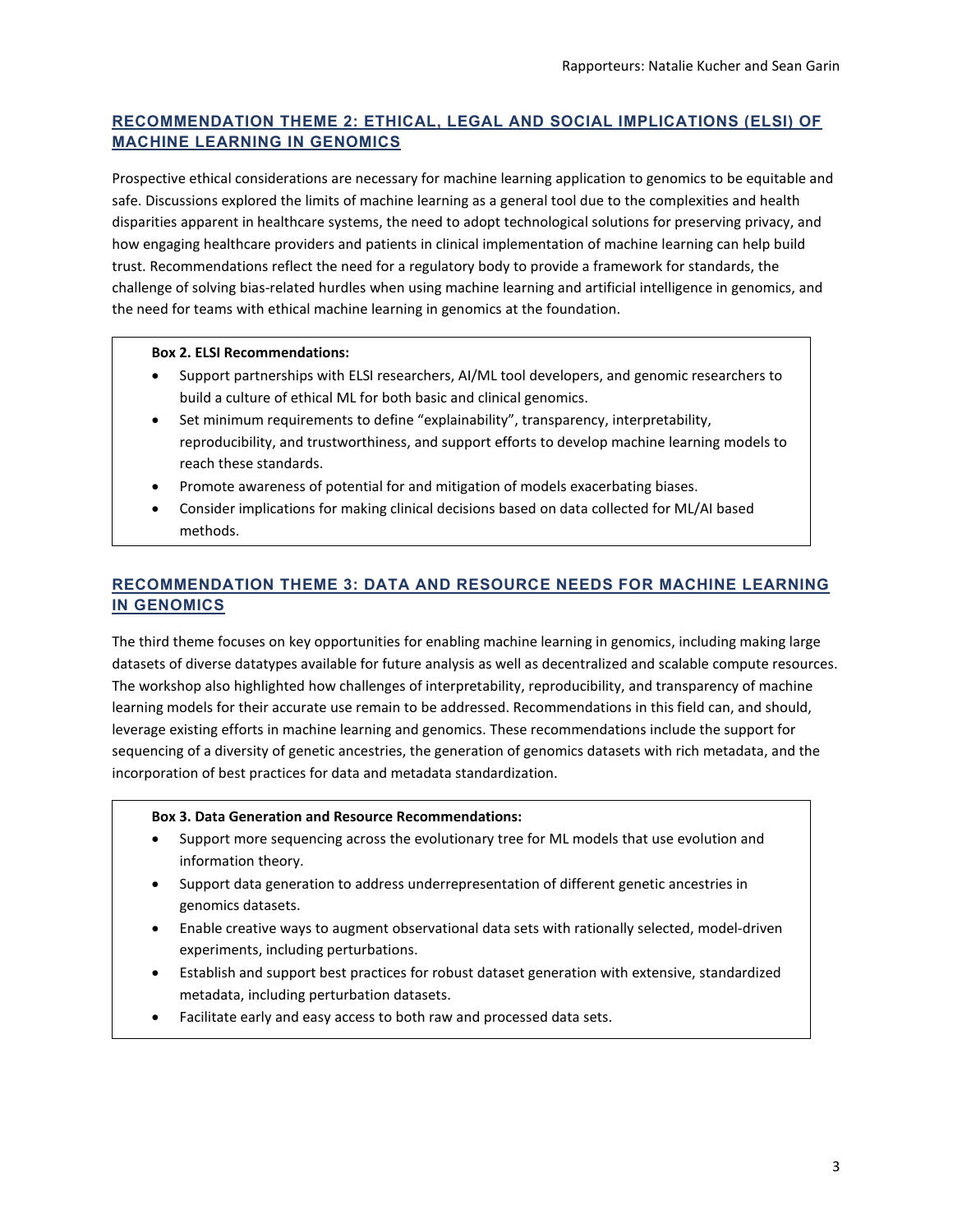### **RECOMMENDATION THEME 4: MACHINE LEARNING IN CLINICAL GENOMICS**

Some opportunities for clinical genomics included new and explainable AI techniques for cancer precision medicine, use of machine learning to understand the genetic architecture of complex phenotypes, and opportunities to predict clinically useful pharmacogenomics phenotypes for novel variations in important genes. Recommendations focused on supporting knowledgebanks and associated analyses, building infrascturure for supporting portable models, and leveraging genomics and clincial data for machine learning applications.

#### **Box 4. Clinical Application Recommendations:**

- Support work involving biobank-scale analyses (e.g., contribution of non-linear effects, contribution of environmental interactions, genetic effects shared across traits).
- Provide infrastructure to allow for training and deploying portable models that use data from many locations.
- Support knowledge resources, including the use of ML in knowledge resources to use predictions to fill gaps.
- Support research leveraging genomics and longitudinal clinical data in ML.
- Provide guidance on FDA approval considerations for ML models.

### **RECOMMENDATION THEME 5: TRAINING AND OUTREACH FOR MACHINE LEARNING IN GENOMICS**

A theme that spanned topics throughout the workshop was growth in the field of machine learning in genomics. As the next generations of scientists will be increasingly familiar with enormous and complex datasets, genomics is a field of great potential for the incorporation of new technologies. Therefore, there should be extensive investment in training and outreach now, to set a foundation for future innovations in machine learning. Recommendations reflect the opportunity for increased community outreach in translation genomics, privacy, and machine learning, as well as cross-training future researchers in genomics, informatics, and ethical practices.

#### **Box 5. Training and Outreach Recommendations:**

- Engage the community via workshops on translational genomics, genomics and privacy, training the next generation of genomic data scientists (e.g. train the trainers), and other topics.
- Train researchers to develop comprehensive expertise in genomics, machine learning, and ELSI.
- Facilitate education on best practices for ML in genomics: e.g., comparison with baseline linear models; clarity on model explainability vs interpretability vs accuracy.

### **RECOMMENDATION THEME 6: COLLABORATION WITH INDUSTRY**

A final theme that was discussed at the workshop was the need for academic collaboration with industry. Not only is this need in data sharing practices and standards, but also in ethics and transparency when using genomic data in machine learning. With all parties following strict ethical guidelines in data use, both collaboration and public trust will flourish.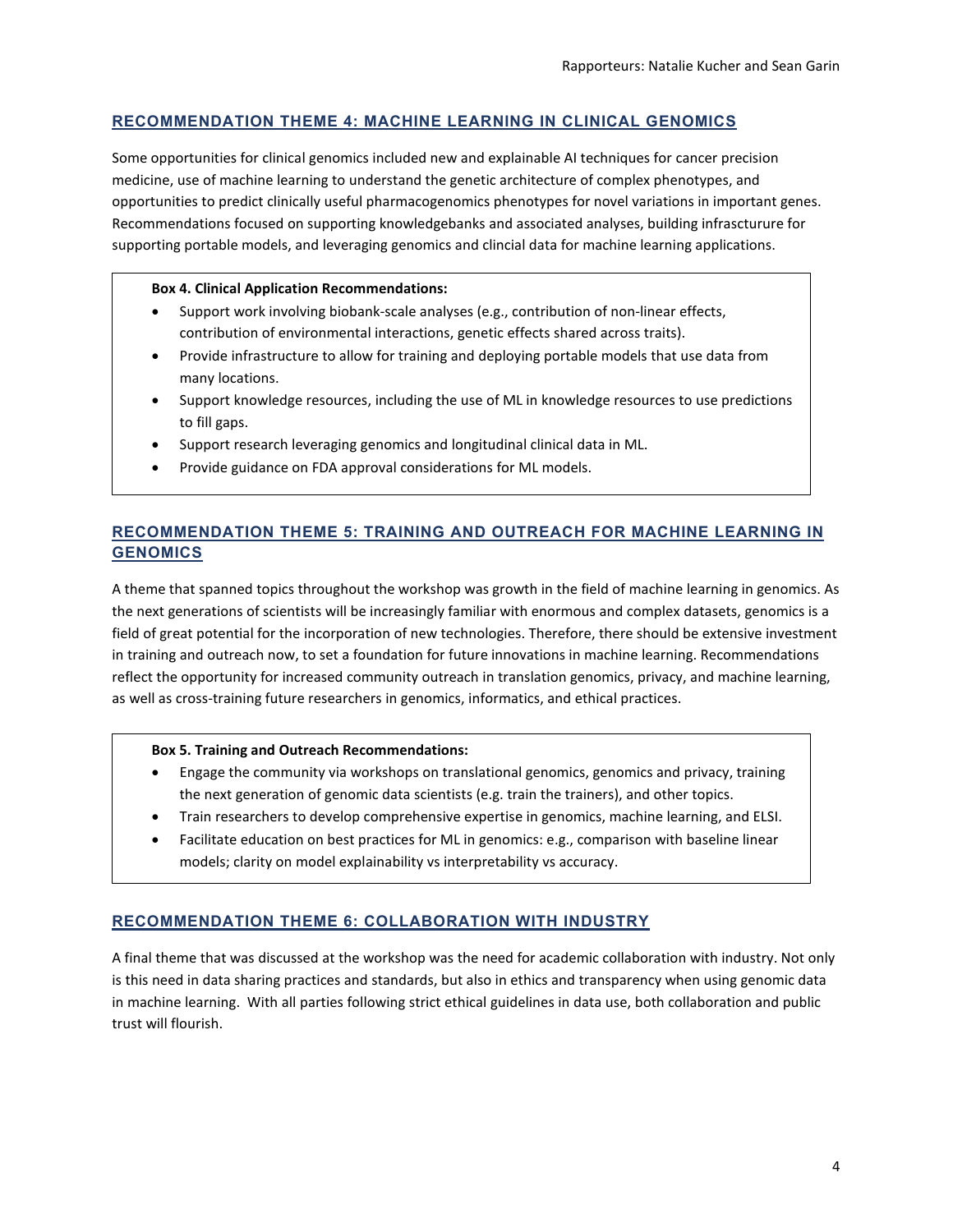### **Box 7. Partner with Industry Recommendations:**

- Consider ways to attract the technology industry to genomics (e.g., supporting senior staff scientist positions).
- Promote transition and cross-fertilization of ML scientists between industry and academia.
- Engage industry in generation and analysis of large datasets needed to promote the advancement of biomedical AI/ML.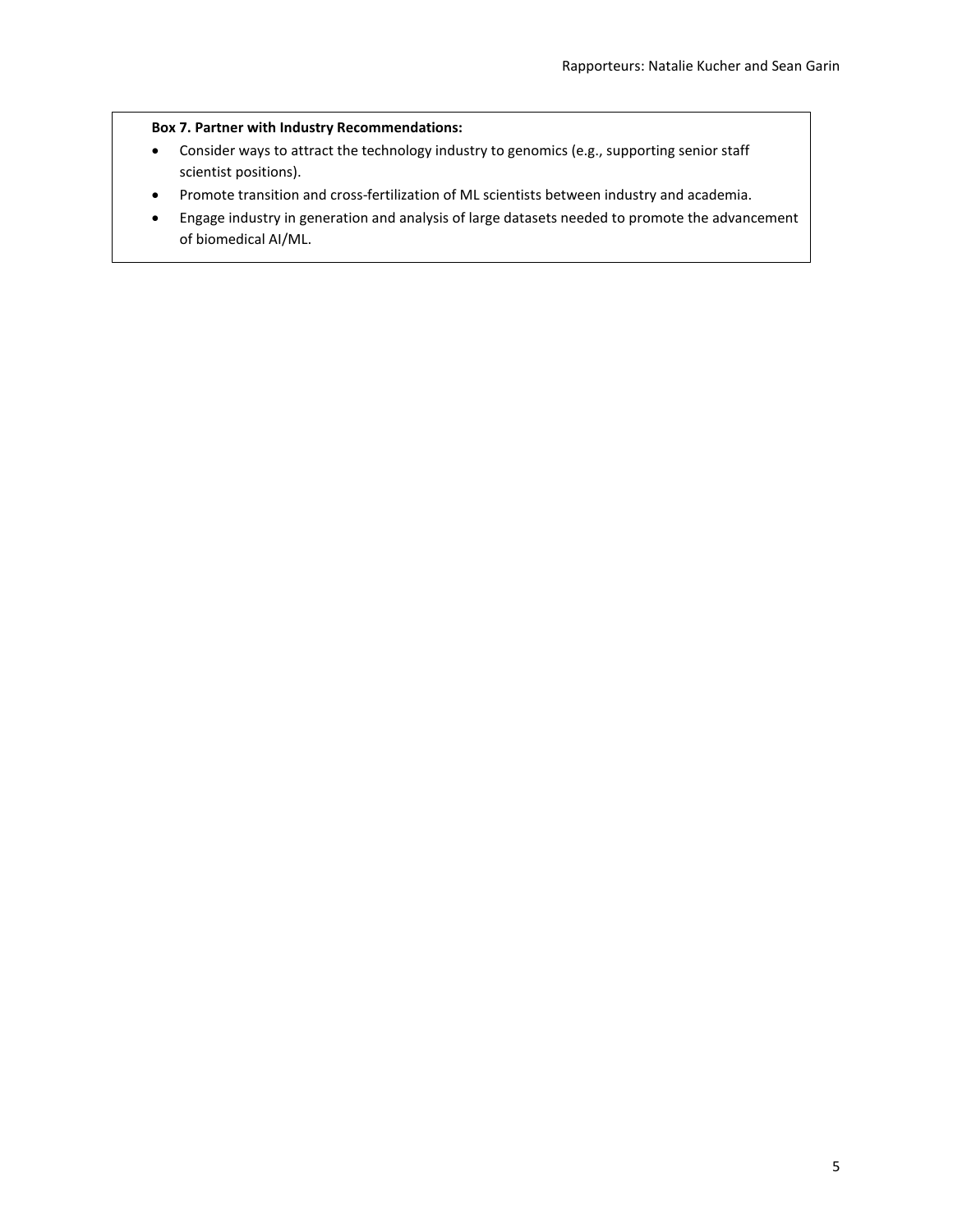#### **Appendix 1**

**DAY 1 AGENDA** April 13, 2021

**11:00 a.m. – Welcome** Co-chairs: **[Trey Ideker, Ph.D.](https://idekerlab.ucsd.edu/)** and **[Mark Craven, Ph.D.](https://biostat.wisc.edu/%7Ecraven/)** Speaker: **[Eric Green, M.D., Ph.D.](https://www.genome.gov/staff/Eric-D-Green-MD-PhD)**, Director, National Human Genome Research Institute

**KEYNOTE SESSION: WHAT ARE THE OPPORTUNITIES AND CHALLENGES FOR ML IN GENOMICS RESEARCH?**

Moderator: **[Shannon McWeeney, Ph.D.](https://www.ohsu.edu/people/shannon-mcweeney-phd) 11:10 a.m. – [Eric Topol, M.D.,](https://www.scripps.edu/faculty/topol/) Scripps Research** *[Genomics in the Machine Learning Space](https://www.genome.gov/sites/default/files/media/files/2021-04/TOPOL_NHGRI_Presentation1.pdf)* **11:40 a.m. – Brad [Malin, Ph.D.,](https://www.vumc.org/dbmi/person/bradley-malin-phd) Vanderbilt University Medical Center** *[Challenges and Opportunities for Machine Learning in Genomics](https://www.genome.gov/sites/default/files/media/files/2021-04/Malin_Genomic_Challenges_v2.pdf)* **12:10 p.m. – Q&A Session**

**12:40 p.m. – Break**

**SESSION 1: ALGORITHM DEVELOPMENT AND MACHINE LEARNING APPROACHES IN GENOMICS** Moderators: **[Trey Ideker, Ph.D.](https://idekerlab.ucsd.edu/)** and **[Anthony Philippakis, M.D., Ph.D.](https://www.broadinstitute.org/bios/anthony-philippakis-0) 1:00 p.m. – [Jian Peng, Ph.D.,](http://jianpeng.web.engr.illinois.edu/) University of Illinois at Urbana-Champaign** *[Machine learning algorithms for structural and functional genomics](https://www.genome.gov/sites/default/files/media/files/2021-04/MLGW_Peng.pdf)* **1:25 p.m. – [Sara Mathieson, Ph.D.,](https://smathieson.sites.haverford.edu/) Haverford College** *[Automatic evolutionary inference using Generative Adversarial Networks](https://www.genome.gov/sites/default/files/media/files/2021-04/Mathieson_NIH_talk.pdf)* **1:50 p.m. – [Christina Leslie Ph.D.,](http://cbio.mskcc.org/leslielab/) Memorial Sloan-Kettering Cancer Center** *[The 3D genome and predictive gene regulatory models](https://www.genome.gov/sites/default/files/media/files/2021-04/Leslie_nhgri-ml-workshop-mar2021_0.pdf)* **2:15 p.m. – Q&A Session**

**2:45 p.m. – Break**

**SESSION 2: ETHICAL, LEGAL AND SOCIAL IMPLICATIONS (ELSI) OF MACHINE LEARNING IN GENOMICS** Moderators: **[Dave Kaufman, Ph.D.](https://www.genome.gov/staff/David-Kaufman-PhD)** and **[Eimear Kenny, Ph.D.](https://icahn.mssm.edu/profiles/eimear-kenny) 3:10 p.m. – [Pamela Sankar, Ph.D.,](https://medicalethicshealthpolicy.med.upenn.edu/faculty-all/pamela-sankar) University of Pennsylvania** *[Machine learning: broadening the scope of ethical questions](https://www.genome.gov/sites/default/files/media/files/2021-04/Sankar_NHGRI.pdf)* **3:35 p.m. – [Varoon Mathur,](https://www.law.nyu.edu/centers/engelberg/team/mathur) AI Now Institute** *[Considerations for building ethical and socially responsible AI systems in Health Care](https://www.genome.gov/sites/default/files/media/files/2021-04/VaroonMathur-NHGRI_Machine_Learning_2021.pdf)* **4:00 p.m. – [Danton Char, M.D.,](https://profiles.stanford.edu/danton-char) Stanford University** *[Identifying and Anticipating Ethical Challenges with Machine Learning for Genomics](https://www.genome.gov/sites/default/files/media/files/2021-04/Danton_Char_ML.pdf)* **4:25 p.m. – Q&A Session**

**4:55 p.m. – Day 1 Wrap-up 5:00 p.m. – Adjourn**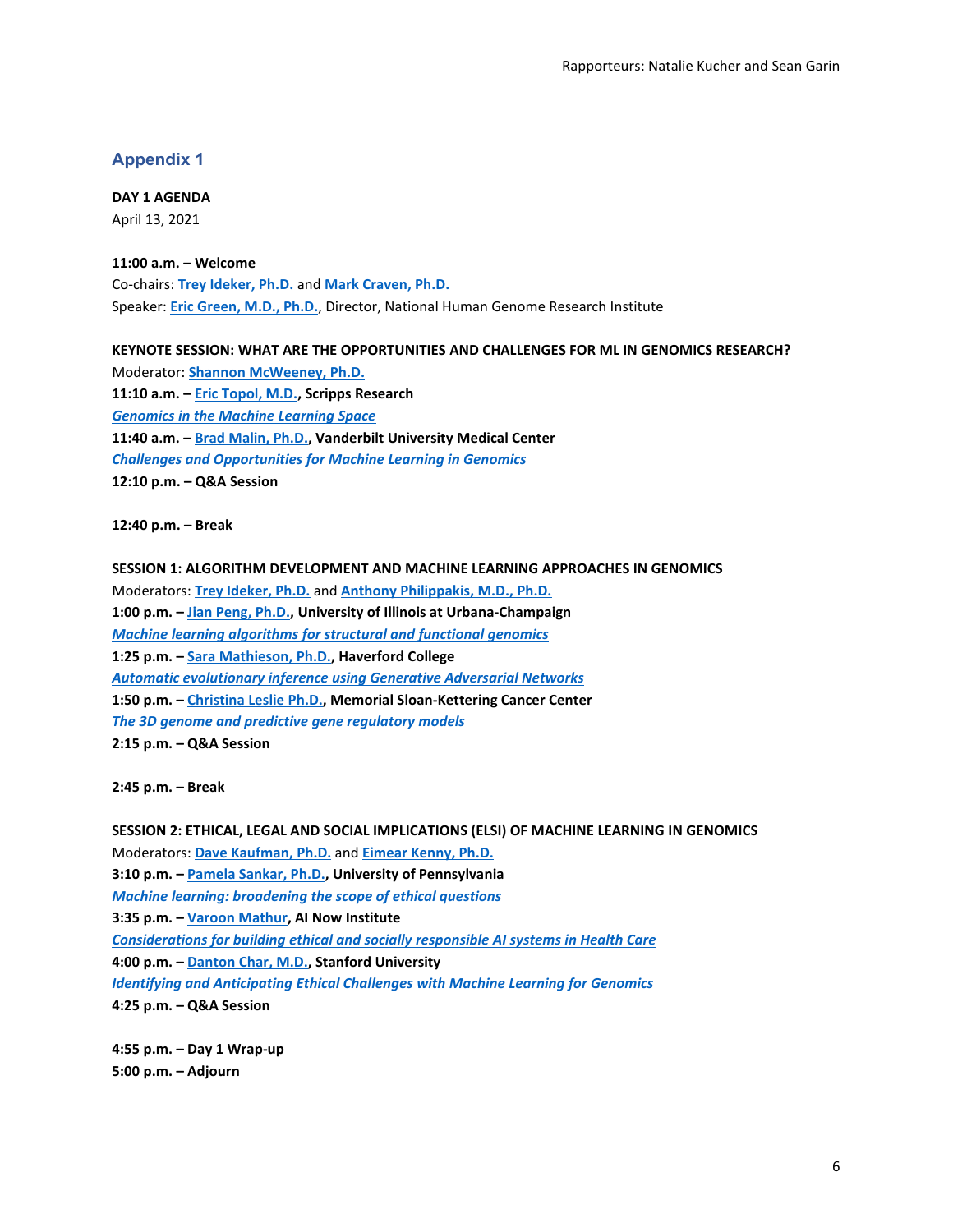**DAY 2 AGENDA** April 14, 2021

**11:00 a.m. – Day 2 Opening**

#### **SESSION 3: DATA AND RESOURCE NEEDS FOR MACHINE LEARNING IN GENOMICS**

Moderators: **[Christina Leslie, Ph.D.](https://www.mskcc.org/research/ski/labs/christina-leslie)** and **[Mark Craven, Ph.D.](https://biostat.wisc.edu/%7Ecraven/) 11:10 a.m. – [Alexis Battle, Ph.D.](https://www.bme.jhu.edu/people/faculty/alexis-battle/), Johns Hopkins University** *[Integrative machine learning for regulatory genomics](https://www.genome.gov/sites/default/files/media/files/2021-04/NHGRI_Battle_2021.pdf)* **11:35 a.m. – [Anshul Kundaje, Ph.D.,](https://profiles.stanford.edu/anshul-kundaje) Stanford University** *[Machine learning for genomic discovery](https://www.genome.gov/sites/default/files/media/files/2021-04/2021-Kundaje-NHGRI-ML4Genomics.pdf)* **12:00 p.m. – [Gregory Cooper, M.D., Ph.D.,](https://www.dbmi.pitt.edu/person/gregory-cooper-md-phd) University of Pittsburgh** *[Personalized Causal Machine Learning Using Genomic Data](https://www.genome.gov/sites/default/files/media/files/2021-04/NHGRI_GCooper_ML.pdf)* **12:25 p.m. – Q&A Session**

**12:55 p.m. – Break**

#### **SESSION 4: MACHINE LEARNING IN CLINICAL GENOMICS**

Moderators: **[Casey Overby Taylor, Ph.D.](https://www.hopkinsmedicine.org/profiles/results/directory/profile/10003217/casey-taylor)** and **[Eric Boerwinkle, Ph.D.](https://www.uth.edu/imm/faculty/profile?id=14b8ba3c-fd00-4044-a356-a896270d85e5) 2:00 p.m. – [Su-In Lee, Ph.D.,](https://suinlee.cs.washington.edu/su-in-lee) University of Washington** *[Explainable AI for cancer precision medicine](https://www.genome.gov/sites/default/files/media/files/2021-04/ML-for-ClinicalGenomics-Lee-shared.pdf)* **2:25 p.m. – [Sriram Sankararaman, Ph.D.,](http://web.cs.ucla.edu/%7Esriram/) University of California Los Angeles** *[Machine Learning for large-scale genomics](https://www.genome.gov/sites/default/files/media/files/2021-04/NHGRI_Sankararaman-ML.pdf)* **2:50 p.m. – [Russ Altman, M.D., Ph.D.,](https://bioengineering.stanford.edu/person/russ-altman) Stanford University** *[Deep learning to predict the impact of rare variation in drug metabolism genes](https://www.genome.gov/sites/default/files/media/files/2021-04/nhgri-altman.pdf)* **3:15 p.m. – Q&A Session**

**3:45 p.m. – Day 2 Wrap-up**

**4:00 p.m. – Adjourn**

### **Appendix 2**

#### **NHGRI Genomic Data Science Working Group**

Michael Boehnke, Ph.D., University of Michigan Eric Boerwinkle, Ph.D., UTHealth School of Public Health and Baylor College of Medicine Mark Craven, Ph.D., University of Wisconsin-Madison Trey Ideker, Ph.D., UC San Diego Gail Jarvik, M.D, Ph.D., University of Washington Eimear Kenny, Ph.D., Icahn School of Medicine at Mount Sinai Christina Leslie, Ph.D., Sloan Kettering Institute Shannon McWeeney, Ph.D., Oregon Health & Sciences University Casey Overby Taylor, Ph.D., Johns Hopkins University